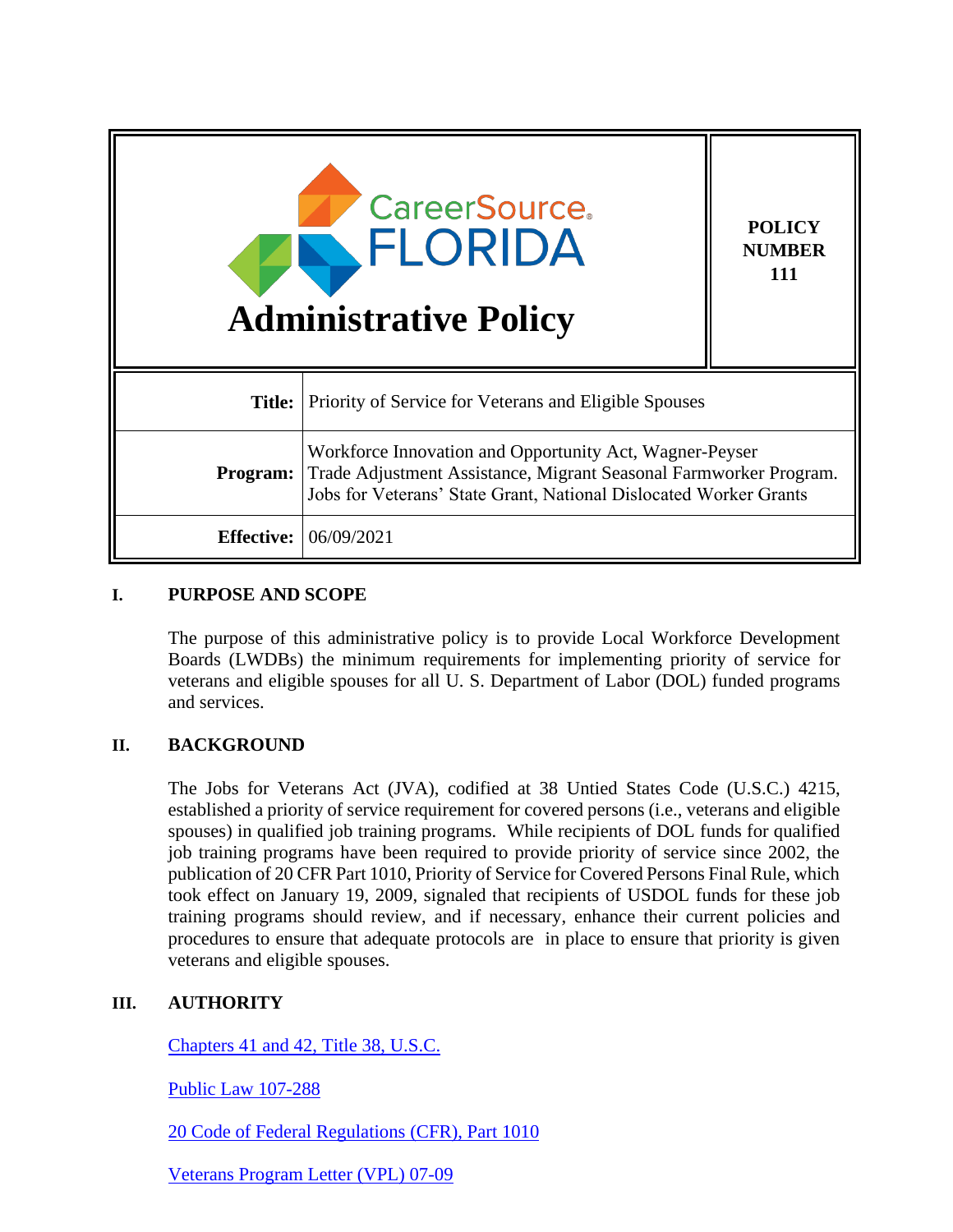[Training and Employment Guidance Letter \(TEGL\) 10-09](https://wdr.doleta.gov/directives/attach/TEGL/TEGL10-09acc.pdf)

## **IV. POLICIES AND PROCEDURES**

Priority of service means that covered persons are given priority over non-covered persons for the receipt of employment, training, and placement services funded in whole or in part by DOL, including, but not limited to:

- a) Workforce Innovation and Opportunity Act (WIOA) Title I, (Adult, Youth and Dislocated Worker);
- b) WIOA Title III, (Wagner-Peyser);
- c) Trade Adjustment Assistance (TAA);
- d) Migrant and Seasonal Farmworkers (MSFW);
- e) National Dislocated Worker Grants (NDWG); and
- f) Senior Community Service Employment Program (SCSEP).

## **A. Eligibility**

Covered persons may self-attest their status as eligible for priority of service. The only services that require eligibility verification are those cases where a decision is made to commit funding (e.g., WIOA training) to a covered person over another non-covered individual. Covered persons, for purposes of the provision of priority of service, are defined as follows:

- a) **Veteran**: A person who served at least one day in the active military, naval, or air service, and who was discharged or released under conditions other than dishonorable, as specified in 38 U.S.C 101(2). Active service includes full-time Federal service in the National Guard or a Reserve component. It does not include full-time duty performed strictly for training purposes, nor does it include full-time active duty performed by National Guard personnel who are mobilized by state rather than federal authorities.
- b) **Eligible Spouse**: The spouse of:
	- i. A veteran who died of a service‐connected disability.
	- ii. A member of the Armed Forces serving on active duty who, at the time of application for the priority, is listed in one or more of the following categories and has been so listed for a total of more than 90 days:
		- a. Missing in action;
		- b. Captured in the line of duty by a hostile force;
		- c. Forcibly detained or interned in the line of duty by a foreign government or power;
		- d. A spouse of any veteran who has a total disability resulting from a service‐connected disability, as evaluated by the Department of Veterans Affairs; or
		- e. A spouse of any veteran who died while a total, serviceconnected disability was in existence.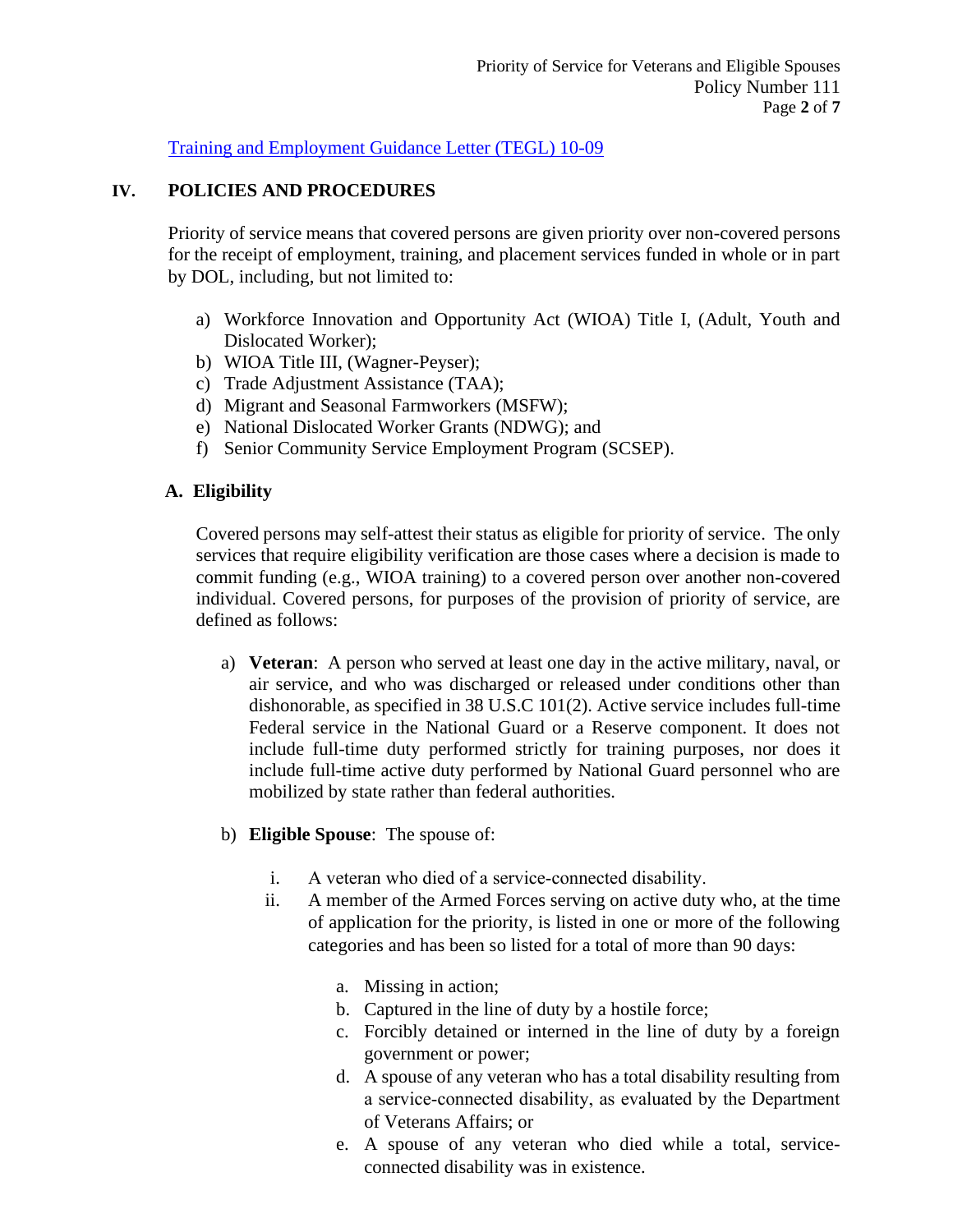**Note**: The statutory requirements for the Jobs for Veterans' State Grant (JVSG) require application of a more narrowly defined definition of veteran (i.e. eligible veteran). For purposes of receiving individualized career services from a Disabled Veteran Outreach Program (DVOP) specialist, "eligible veteran" means a person who meets any of the following:

- a) Served on active duty for a period of more than 180 days and was discharged or released with a character of service other than dishonorable;
- b) Was discharged or released from active duty by reason of a sole survivorship discharge;
- c) Was discharged or released from active duty because of a service-connected disability; or
- d) As a member of a reserve component under an order to active duty, served on active duty during a period of war or in a campaign or expedition for which a campaign badge is authorized and was discharged or released from such duty with a character of service other than dishonorable.

## **B. Identifying Covered Persons**

LWDBs must develop and implement measures, to include Local Operating Procedures (LOPs), to identify covered persons who access career centers and/or programs and notify them with timely and useful information on priority of service for covered persons. These measures include, but are not limited to:

- a) **Point of Entry**: Ensuring staff (receptionists, welcome team) ask individuals at the point of entry if he/she, or his/her spouse, is currently serving, or has ever served, in the U.S. military;
- b) **Electronic Intake Systems**: Ensuring electronic kiosk intake systems allow individuals to self-identify as a covered person;
- c) **Prominently Displayed Notices**: To encourage covered persons to selfidentify, LWDBs must develop and prominently display notices and signs strategically throughout the career center, to include the front intake area;
- d) **Staff Training**: All career center personnel must receive priority of service training on an annual basis. The LWDB's Local Veteran Employment Representative (LVER) must provide the required training. If a LVER is not available to conduct the training, the LWDB will temporarily assign another qualified staff member to conduct the training. LWDBs are encouraged to use the [Priority Of Service Training Template,](http://floridajobs.org/local-workforce-development-board-resources/professional-development-and-training/training-materials) developed by the Department of Economic Opportunity's (DEO's) State Veterans' Program Office;
- e) **Websites**: LWDB websites must include an explanation of priority of service for covered persons; and
- f) **Orientations**: Orientations, conduced remotely or in person, must include an explanation of priority of service for covered persons.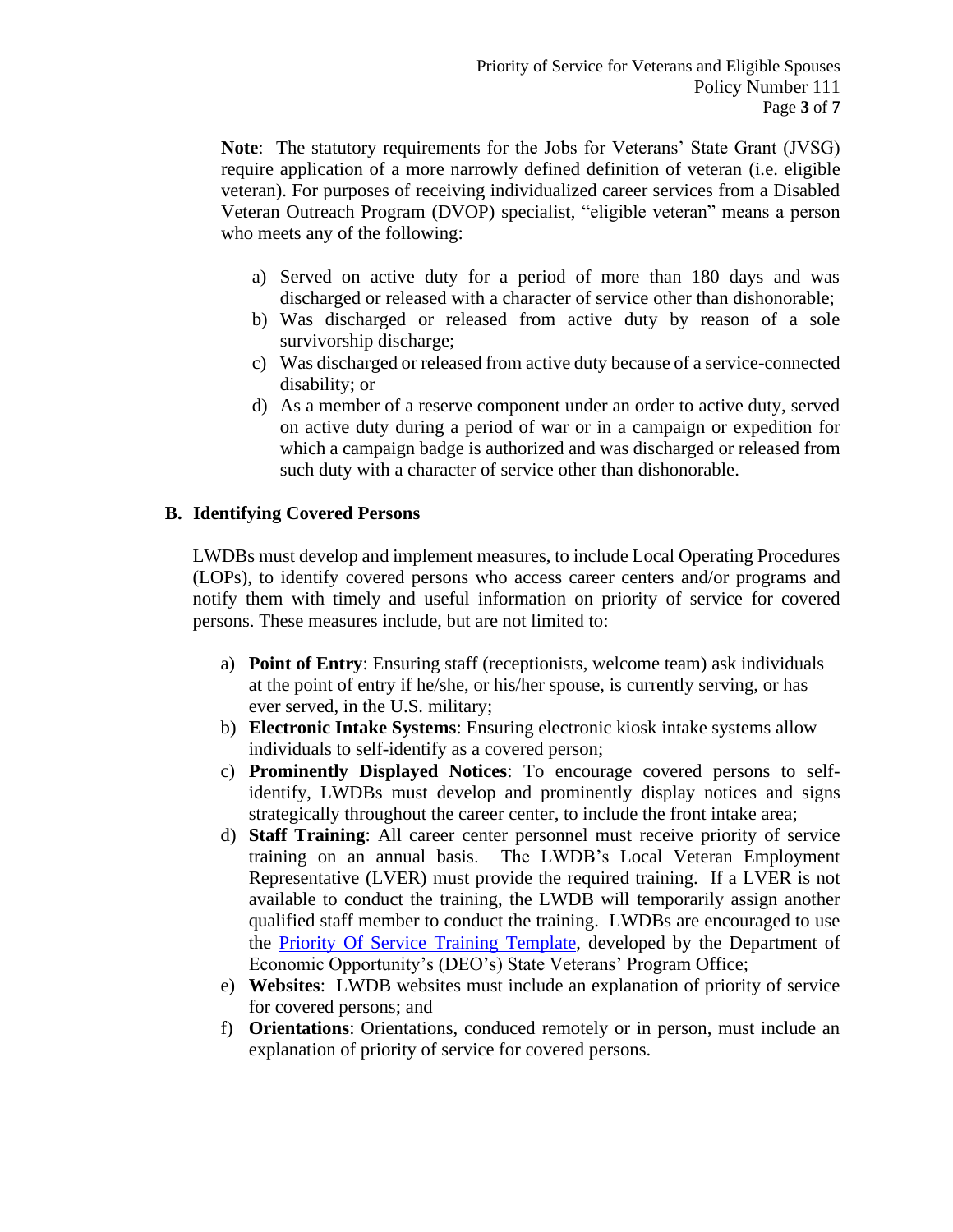## **C. Applying Priority of Service**

The application of priority of service varies depending on the eligibility requirements of the program. The four basic categories for WIOA Title I funded programs are listed below:

## **1. Universal Access Programs**

For workforce programs that operate or deliver services to the public without targeting specific groups (e.g., Wagner-Peyser, WIOA basic career services), veterans and eligible spouses receive priority of service over all other program participants. Priority of service provides covered persons access to a service earlier than a non-covered person, or if a service or resource is limited, the person receives access instead of or before the non-covered person.

For example, if a veteran arrives at a career center and there is a waiting list to use a resource room computer, the covered person moves the front of that list. Priority of service does not mean that staff ask a non-covered person to cease using the resource room computer to allow the covered person access. Covered persons do not supplant non-covered persons who are already in receipt of a resource of service.

# **2. Programs with Eligibility Criteria**

Eligibility criteria identify basic conditions that each participant in a specific program is required to meet. For example, for the WIOA Adult, Dislocated Worker, and Youth programs, every participant is required to meet program eligibility requirements (e.g., age, selective service registration, etc.). A veteran or eligible spouse must first meet all the eligibility criteria to be considered eligible for participation in the program. Once determined eligible for participation, the covered person receives priority for participation in the program and receipt of services.

# 3. **Programs with Statutory Priorities**

In addition to the eligibility criteria that all participants are required to meet, some programs have priorities that target certain populations and establish a rank order for enrolling or serving participants. While veterans' priority is required under federal law and cannot be waived, it is not intended to displace existing eligibility requirements and statutory priorities. Therefore, in these instances, veterans and eligible spouses must first meet both the program's eligibility and statutory priority criteria to receive priority for participation in the program and receipt of services (i.e. WIOA Adult). LWDBs must administer priority of service in accordance with the rank order prescribed in [Administrative Policy 105: Priority of Service.](http://floridajobs.org/docs/default-source/lwdb-resources/policy-and-guidance/guidance-papers/2020-guidance-papers/adminpolicy105_priorityofsvc---final.pdf?sfvrsn=308643b0_2)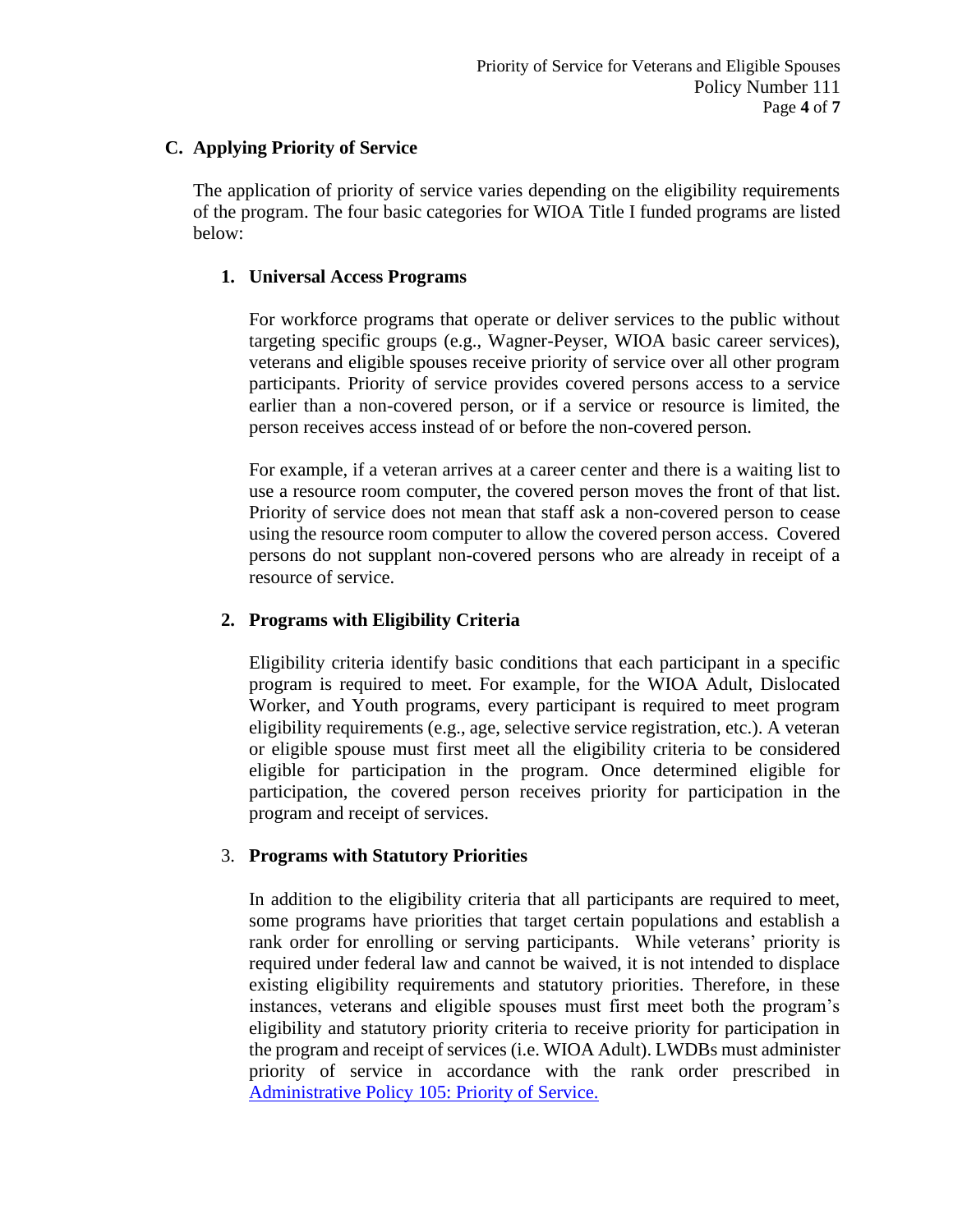## 4. **Programs with Discretionary Priorities**

Programs with discretionary priorities may try to provide a certain level of service to a group. However, the law does not mandate that the target group be served before other eligible individuals. With respect to priority of service, the only feature that distinguishes discretionary targeting programs from universal access programs is the additional application of the discretionary targeting criterion to non-covered persons. Therefore, LWDBs must apply priority of service in the order below:

- a) Veterans and eligible spouses;
- b) Non-covered persons within the discretionary targeting group; then
- c) Non-covered persons outside the discretionary targeting group.

#### **D. Reporting Priority of Service**

To accommodate priority of service at point of entry, Geographic Solutions has implemented notification pop-ups in Employ Florida. The pop-ups notify newly registered veterans and covered persons and ensures these newly registered veterans and covered persons are aware of their entitlement to priority of service and the scope and types of services available under priority of service. When a covered person self identifies at the point of registration in Employ Florida, the system automatically generates a service code 089 (Automated Veteran Priority of Service Notification) on the participant's Wagner-Peyser Program Application.

In instances where a covered person does not self-identify at registration, but is later determined to be eligible, staff must ensure the covered person is provided information regarding their priority of service rights and document this staff-assisted service through Employ Florida service code 189 (Notification of Veteran Priority of Service) and include the appropriate documentation/case note that aligns with the requirements prescribed in the [Employ Florida Service Code Guide.](http://floridajobs.org/local-workforce-development-board-resources/programs-and-resources/program-resources)

#### **E. Monitoring**

Priority of service for veterans and eligible spouses must be monitored annually for compliance with state and federal requirements. DEO will monitor the requirements outlined in this policy inclusive of local operating procedures. Additionally, LWDBs must establish local monitoring policies and procedures that include, at minimum, how the LWDB will:

- a) Ensure covered persons are notified of their entitlement to priority of service, including the full array of employment, training, and placement services available, and applicable eligibility requirements for programs and services.
- b) Enable individuals to identify themselves as veterans or eligible spouses at the point of entry to the system for priority.
- c) Monitor the implementation of priority of service.
- d) Ensure continuous priority of service training for career center staff.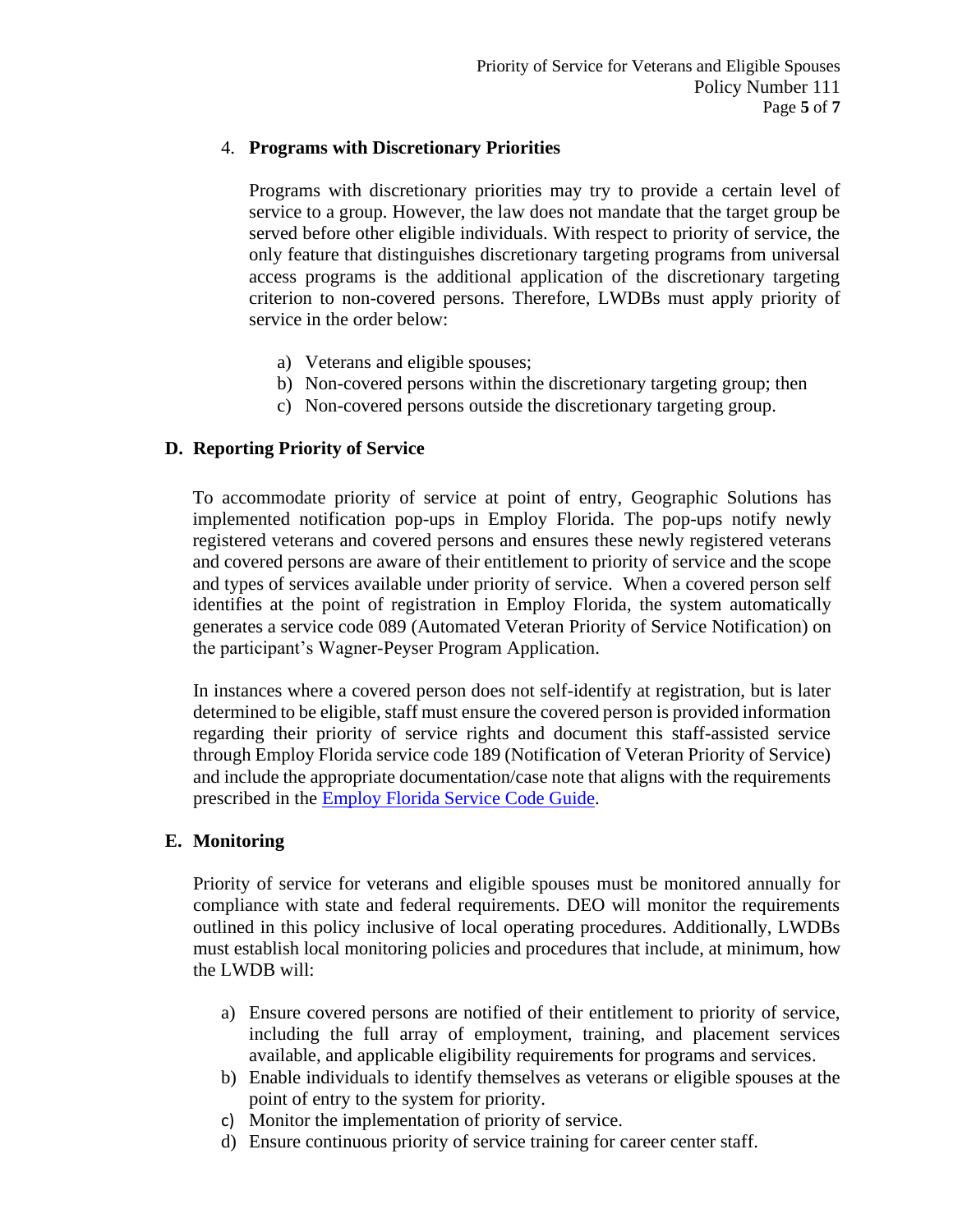#### **V. DEFINITIONS**

**Covered Person -** An individual who meets the definition of veteran, or eligible spouse and as such, is eligible for priority of service.

**Disabled veteran** - A veteran who is entitled to compensation, or who, except for the receipt of military retirement pay, would be entitled to compensation, under the Department of Veteran Affairs, or a veteran who was discharged or released from active duty, because of a service-connected disability.

**Disabled Veterans' Outreach Program (DVOP) Specialist** - A specialized case manager funded by the JVSG who provides basic and individualized career services and facilitates placements to meet the employment needs of eligible veterans with significant barriers to employment or who are part of a special population as designated by DOL.

**Local Veteran Employment Representative (LVER)** - A representative funded by the JVSG who:

- a) Conducts outreach to employers in the area to assist veterans in gaining employment, including conducting seminars for employers and, in conjunction with employers, conducting job search workshops and establishing job search groups;
- b) Ensures priority of service is administered within the career center in accordance with federal in state requirements; and
- c) Facilitates employment, training, and placement services furnished to veterans in a State under the applicable State employment service delivery systems.

**Non-Covered Person** - Any individual who meets neither the definition of veteran, nor the definition of eligible spouse.

**Veteran (for Priority of Service)** - A person who served at least one day in the active military, naval, or air service, and who was discharged or released under conditions other than dishonorable, as specified in 38 U.S.C 101(2). Active service includes full-time Federal service in the National Guard or a Reserve component. It does not include fulltime duty performed strictly for training purposes, nor does it include full-time active duty performed by National Guard personnel who are mobilized by State rather than Federal authorities.

## **VI. REVISTION HISTORY**

| Date       | <b>Description</b>                                    |
|------------|-------------------------------------------------------|
| 06/09/2021 | Approved by CareerSource Florida Board of Directors.  |
| 06/10/2021 | Issued by Florida Department of Economic Opportunity. |